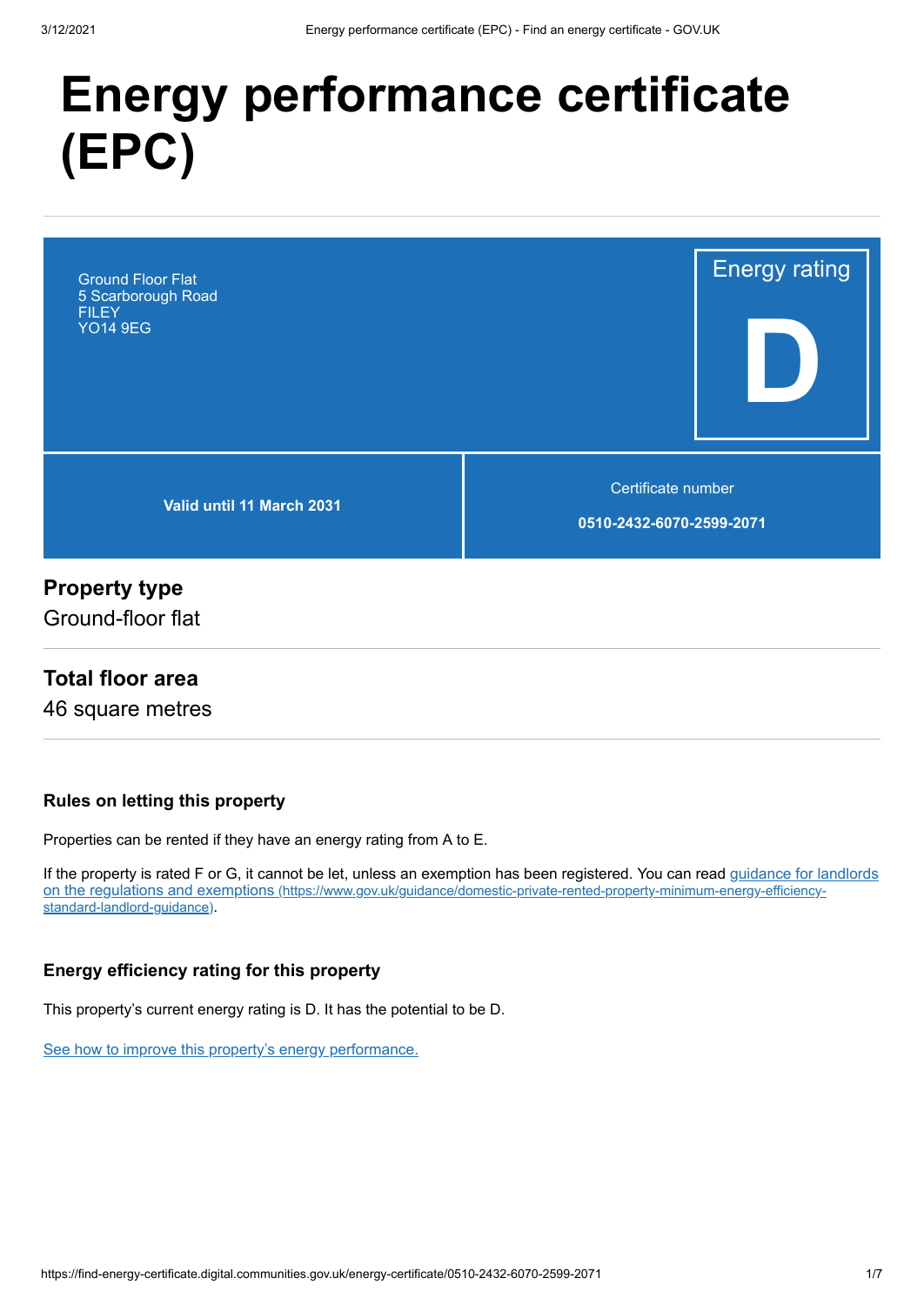| <b>Score</b> | <b>Energy rating</b> | <b>Current</b> | <b>Potential</b> |
|--------------|----------------------|----------------|------------------|
| $92 +$       |                      |                |                  |
| 81-91        | Β                    |                |                  |
| 69-80        | $\mathbf C$          |                |                  |
| 55-68        |                      | 59 <br>D       | 67<br>D          |
| 39-54        | Е                    |                |                  |
| $21 - 38$    | F                    |                |                  |
| $1 - 20$     |                      | G              |                  |

The graph shows this property's current and potential energy efficiency.

Properties are given a rating from A (most efficient) to G (least efficient).

Properties are also given a score. The higher the number the lower your fuel bills are likely to be.

The average energy rating and score for a property in England and Wales are D (60).

#### **Breakdown of property's energy performance**

This section shows the energy performance for features of this property. The assessment does not consider the condition of a feature and how well it is working.

Each feature is assessed as one of the following:

- very good (most efficient)
- good
- average
- $\bullet$ poor
- very poor (least efficient)

When the description says "assumed", it means that the feature could not be inspected and an assumption has been made based on the property's age and type.

| <b>Feature</b>       | <b>Description</b>                       | Rating    |
|----------------------|------------------------------------------|-----------|
| Wall                 | Solid brick, with internal insulation    | Good      |
| Window               | Fully double glazed                      | Average   |
| Main heating         | Boiler and radiators, electric           | Average   |
| Main heating control | Programmer, room thermostat and TRVs     | Good      |
| Hot water            | From main system, no cylinder thermostat | Very poor |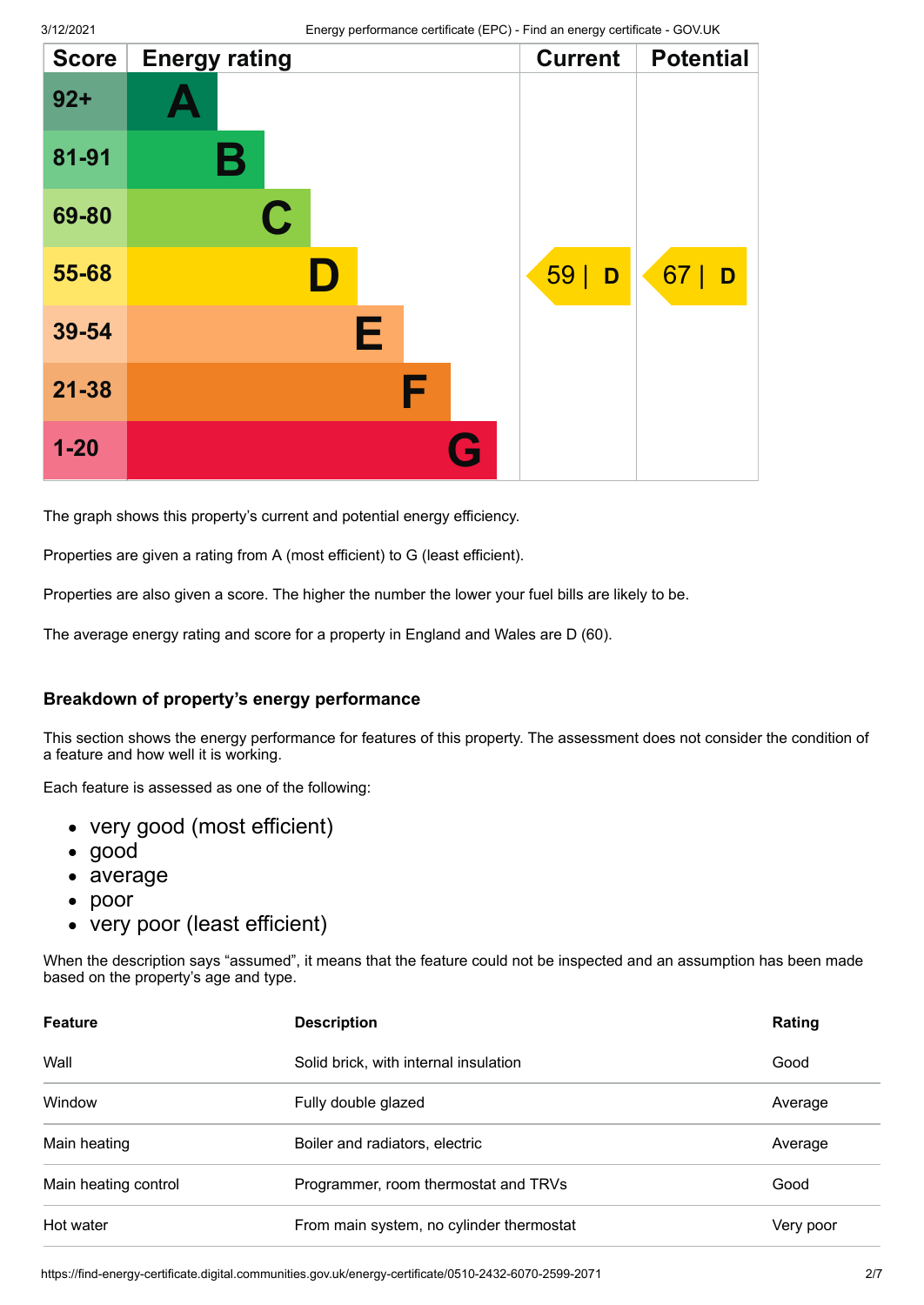3/12/2021 Energy performance certificate (EPC) - Find an energy certificate - GOV.UK

| <b>Feature</b>    | <b>Description</b>                       | Rating    |
|-------------------|------------------------------------------|-----------|
| Lighting          | Low energy lighting in all fixed outlets | Very good |
| Roof              | (another dwelling above)                 | N/A       |
| Floor             | Suspended, no insulation (assumed)       | N/A       |
| Secondary heating | None                                     | N/A       |

# **Primary energy use**

The primary energy use for this property per year is 585 kilowatt hours per square metre (kWh/m2).

## What is primary energy use?

#### **Environmental impact of this property**

One of the biggest contributors to climate change is carbon dioxide (CO2). The energy used for heating, lighting and power in our homes produces over a quarter of the UK's CO2 emissions.

## **An average household produces**

6 tonnes of CO2

## **This property produces**

4.6 tonnes of CO2

## **This property's potential production**

3.7 tonnes of CO2

By making the [recommended changes](#page-3-0), you could reduce this property's CO2 emissions by 0.9 tonnes per year. This will help to protect the environment.

Environmental impact ratings are based on assumptions about average occupancy and energy use. They may not reflect how energy is consumed by the people living at the property.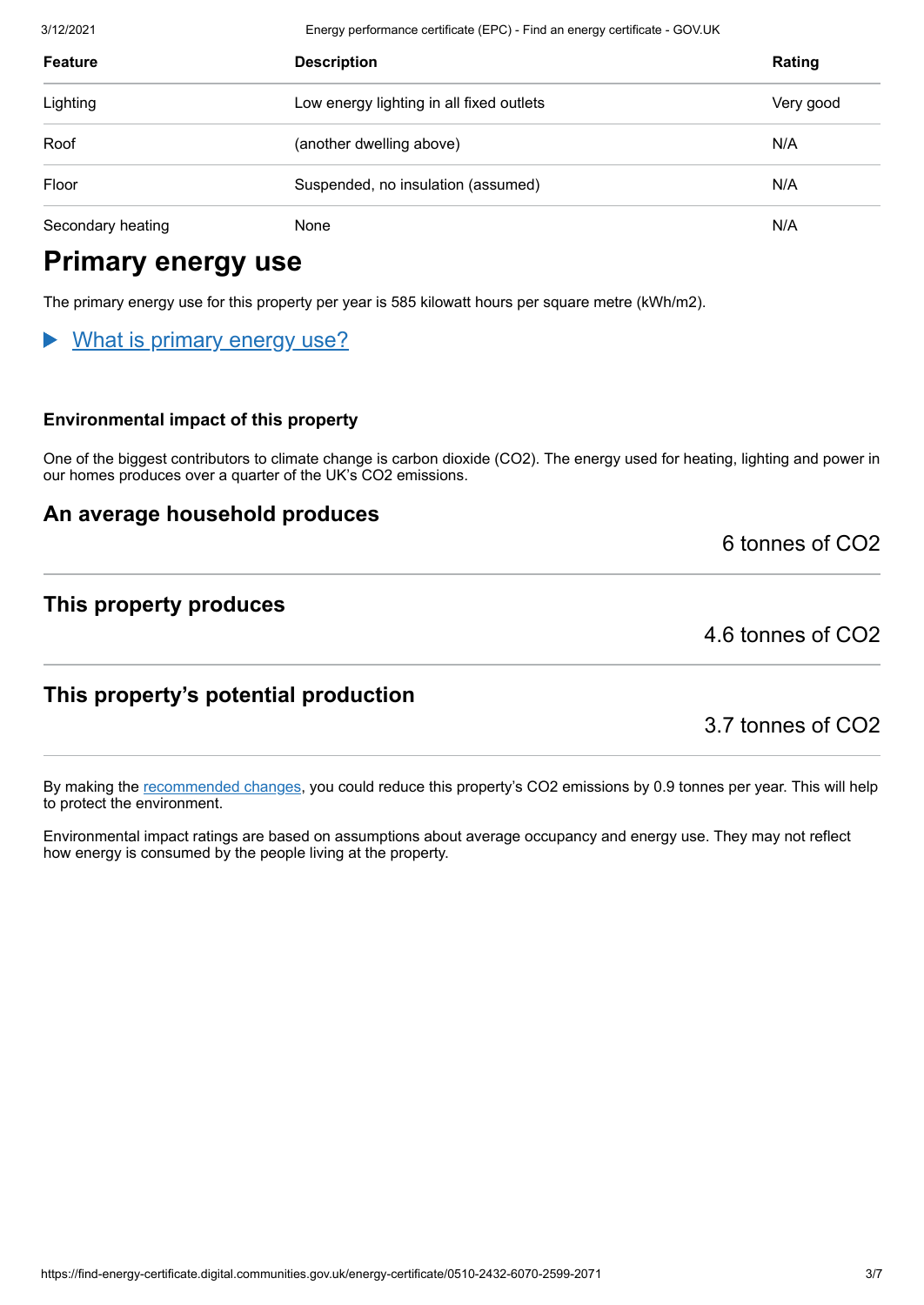#### <span id="page-3-0"></span>**How to improve this property's energy performance**

Making any of the recommended changes will improve this property's energy efficiency.

Potential energy rating **D** If you make all of the recommended changes, this will improve the property's energy rating and score from D (59) to D (67). **Recommendation 1: Floor insulation (suspended floor)** Floor insulation (suspended floor) **Typical installation cost** £800 - £1,200 **Typical yearly saving** £123 What is an energy rating?

#### **Potential rating after carrying out recommendation 1**

| <b>Recommendation 2: Hot water cylinder insulation</b> |  |  |  |  |  |  |  |  |
|--------------------------------------------------------|--|--|--|--|--|--|--|--|
|--------------------------------------------------------|--|--|--|--|--|--|--|--|

Increase hot water cylinder insulation

| <b>Typical installation cost</b> |     |  |  |
|----------------------------------|-----|--|--|
|                                  | £15 |  |  |
| <b>Typical yearly saving</b>     |     |  |  |
|                                  |     |  |  |

**Potential rating after carrying out recommendations 1 and 2**

# **Paying for energy improvements**

[Find energy grants and ways to save energy in your home.](https://www.gov.uk/improve-energy-efficiency) (https://www.gov.uk/improve-energy-efficiency)

#### **Estimated energy use and potential savings**

#### **Estimated yearly energy cost for this property**

64 | D

 $-£30$ 

£64

67 | D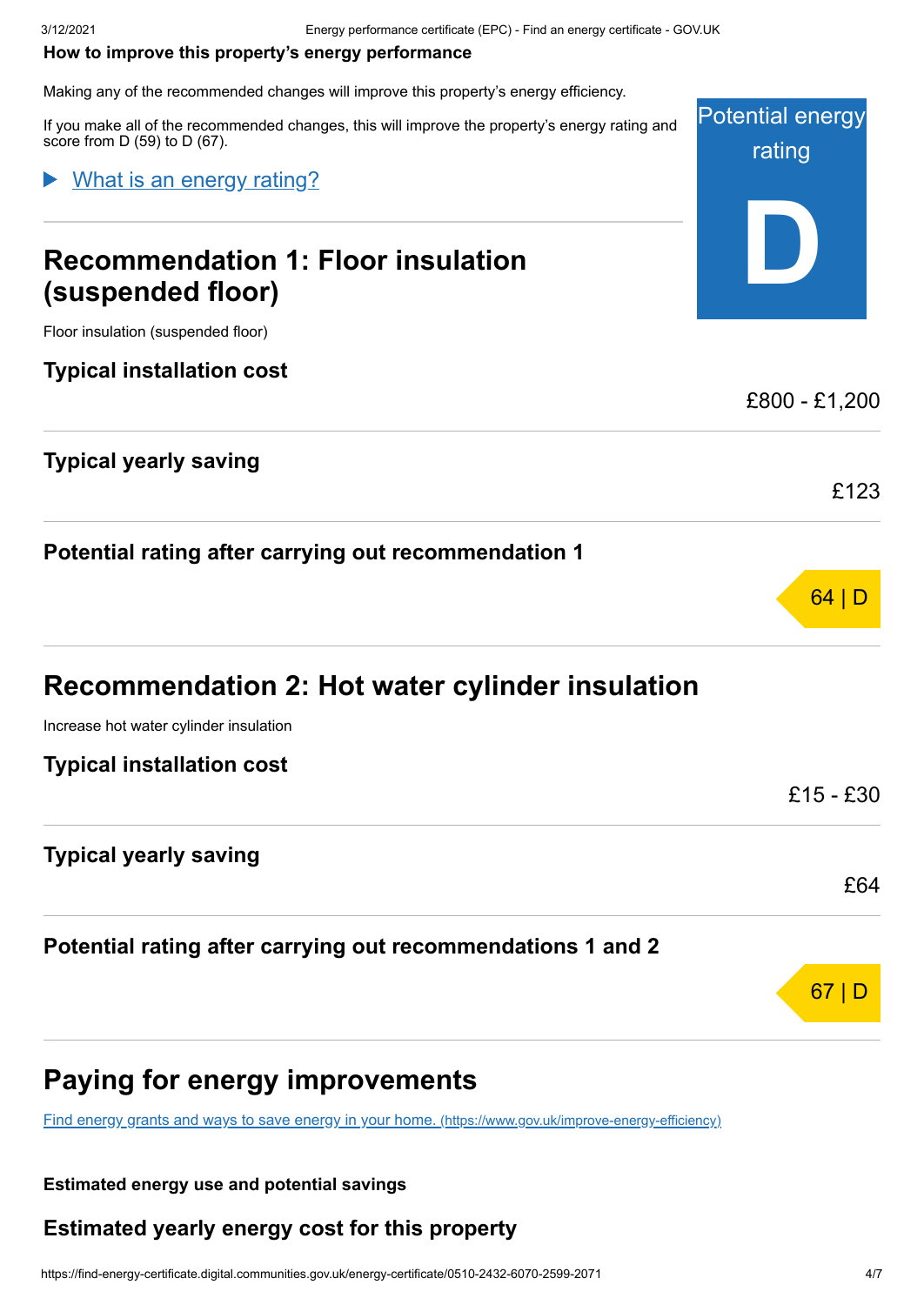#### **Potential saving**

The estimated cost shows how much the average household would spend in this property for heating, lighting and hot water. It is not based on how energy is used by the people living at the property.

The estimated saving is based on making all of the recommendations in [how to improve this property's energy performance.](#page-3-0)

For advice on how to reduce your energy bills visit Simple Energy Advice [\(https://www.simpleenergyadvice.org.uk/\)](https://www.simpleenergyadvice.org.uk/).

# **Heating use in this property**

Heating a property usually makes up the majority of energy costs.

#### **Estimated energy used to heat this property**

#### **Space heating**

6221 kWh per year

#### **Water heating**

2253 kWh per year

#### **Potential energy savings by installing insulation**

The assessor did not find any opportunities to save energy by installing insulation in this property.

You might be able to receive Renewable Heat Incentive payments [\(https://www.gov.uk/domestic-renewable-heat-incentive\)](https://www.gov.uk/domestic-renewable-heat-incentive). This will help to reduce carbon emissions by replacing your existing heating system with one that generates renewable heat. The estimated energy required for space and water heating will form the basis of the payments.

#### **Contacting the assessor and accreditation scheme**

This EPC was created by a qualified energy assessor.

If you are unhappy about your property's energy assessment or certificate, you can complain to the assessor directly.

If you are still unhappy after contacting the assessor, you should contact the assessor's accreditation scheme.

Accreditation schemes are appointed by the government to ensure that assessors are qualified to carry out EPC assessments.

# **Assessor contact details**

#### **Assessor's name**

Zoe Dearden

#### **Telephone**

07859230884